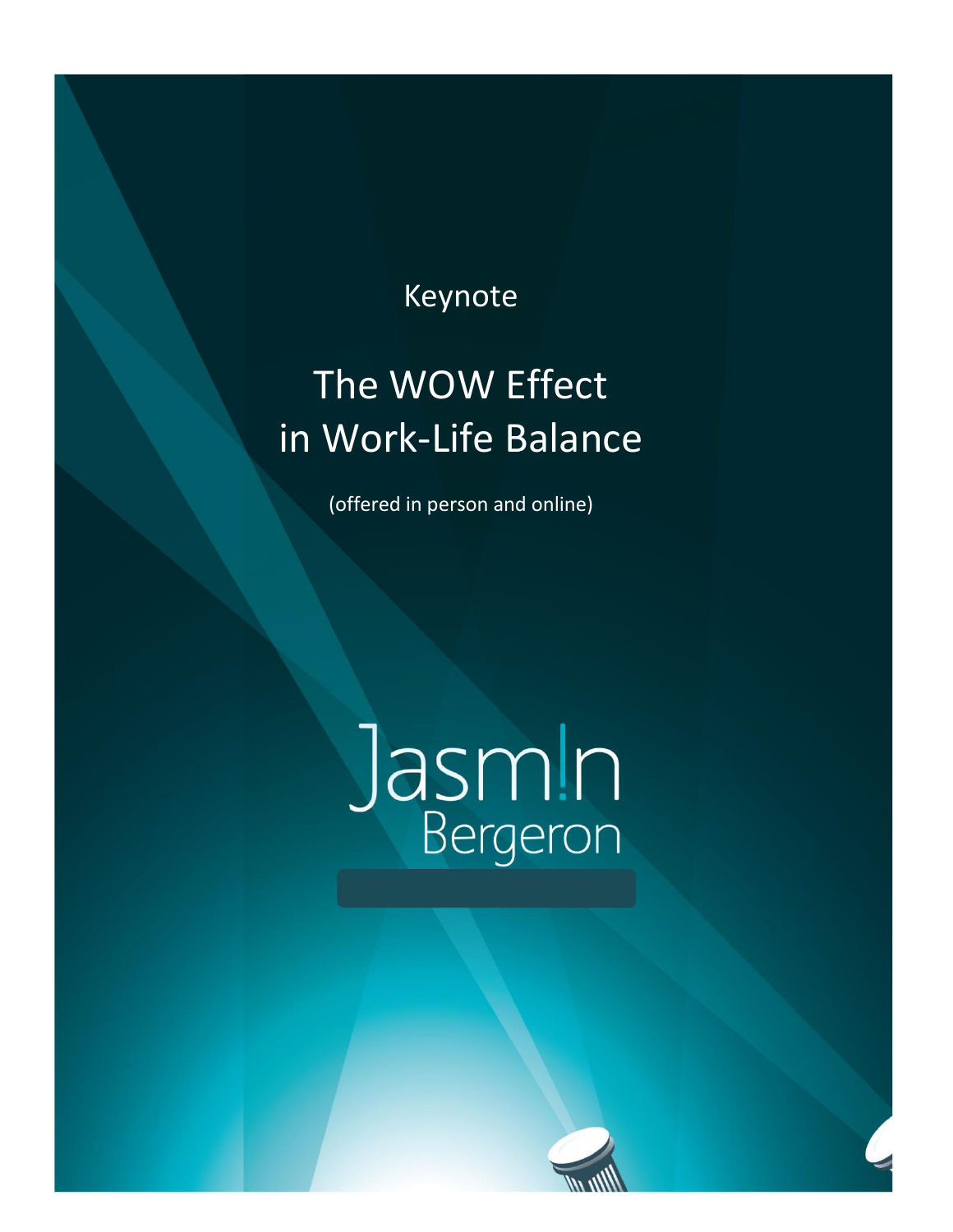## The WOW Effect in Work-Life Balance



### **Keynote Introduction**

**KEYNOTE** 

Balancing professional and personal lives is an achievable, attainable and rewarding challenge! Especially with the recent events, balancing our professional and personal lives may appear to be an unreachable ideal, as well as an obstacle course! Changes in today's working environment, evolution of the family unit and ever-increasing demands add stress to our lives. The Superman or Superwoman syndrome has become a cliché! Our need for harmony between time spent at work and in our personal life is a rising concern. Fortunately, we can maintain a healthy balance between the two! Combining professional achievement and parental accomplishment is possible but requires more than just good intentions! The keynote "The WOW Effect in Work-Life Balance" was built with this concept in mind.

This presentation was designed in cooperation with experts in stress management and parental advisors. We also consulted several people who are happy in their professional and personal lives and who stand out for their way of reconciling the two roles. In the keynote, Jasmin will discuss principles, examples, and strategies that you'll be able to put into play quickly, for a rewarding learning experience!

#### **PRESENTATION OUTLINE**

#### **Seeking balance**

- Lifestyles of people with the best track records in balancing work and family
- Strategies for targeting priorities
- Overcoming guilt

#### **Living successfully . . . professionally and in our personal lives!**

- Clear vision of work-family balance
- Necessary or superfluous?
- Surprise! Resources exist!
- Flexibility all around!
- Save your energy and eliminate energyconsuming relationships
- Stop being the perfect parent! Letting go of perfectionism.

#### **Time solutions**

- Time… quality versus quantity
- Motto: organize, plan and… don't forget yourself!
- Active adaptation
- The best apps for work-life balance
- Escaping or harnessing the routine?

#### *Real-life examples*

- Inspiring strategies for balancing work and family
- Useful techniques for saving time
- Practical tips for creating WOW at work and in your personal life
- The first steps to practice what you have learned and go toward a healthy work-life balance after the presentation

**Jasmin Bergeron, CSP, MBA, Ph.D.** Keynote Speaker Professor, UQAM

514 978 0795 info@jasminbergeron.com **jasminbergeron.com/en**